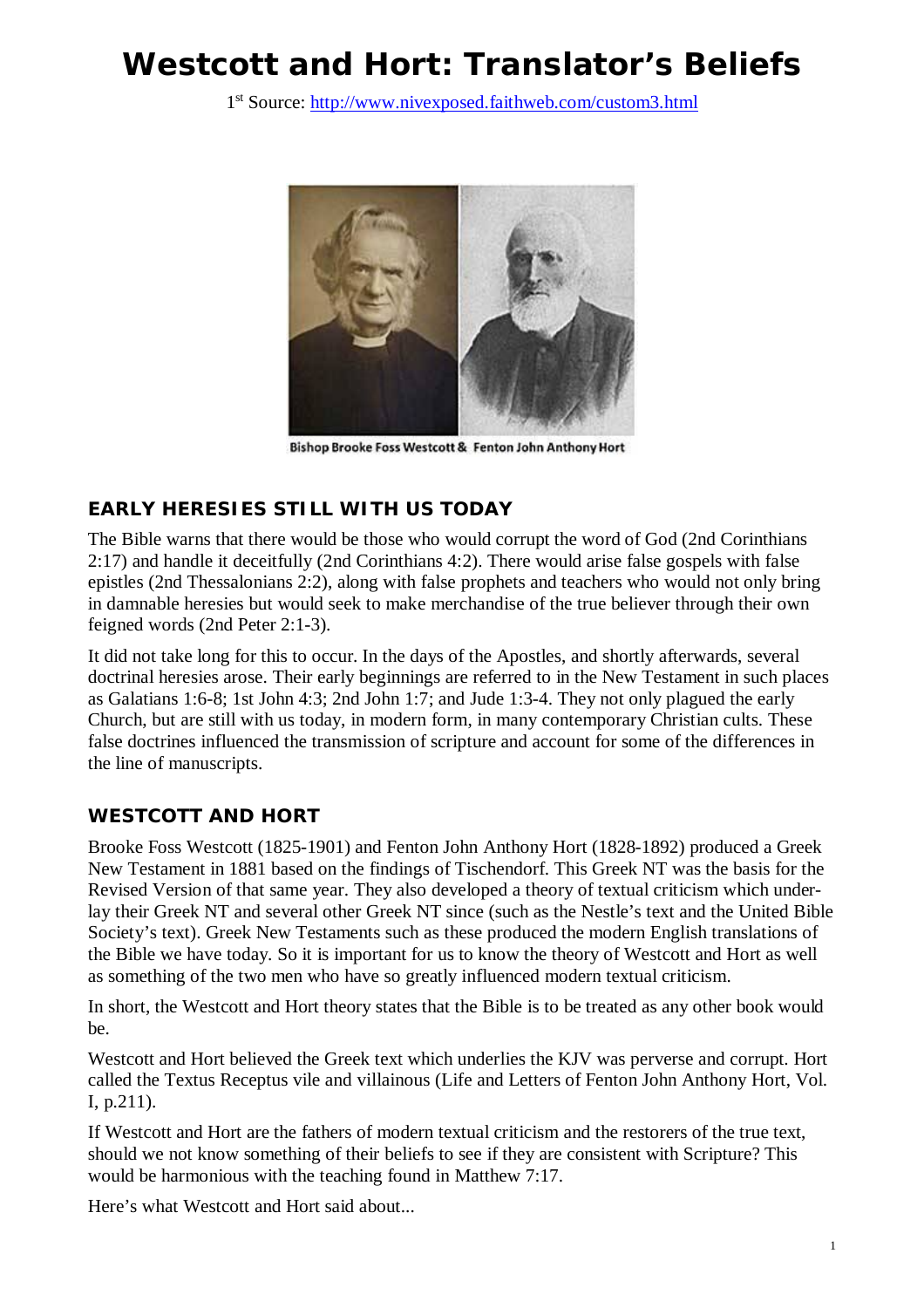#### **The Scriptures:**

"I reject the word infallibility of Holy Scriptures overwhelmingly". (Westcott, The Life and Letters of Brook Foss Westcott, Vol. I, p.207).

"Our Bible as well as our Faith is a mere compromise". (Westcott, On the Canon of the New Testament, p. vii).

"Evangelicals seem to me perverted. . .There are, I fear, still more serious differences between us on the subject of authority, especially the authority of the Bible". (Hort, The Life and Letters of Fenton John Anthony Hort, Vol. I, p. 400)

"Dr. Wilbur Pickering writes that, Hort did not hold to a high view of inspiration". (The Identity of the New Testament Text, p.212)

Perhaps this is why both the RV (which Westcott and Hort helped to translate) and the American edition of it, the ASV, translated 2nd Timothy 3:16 as, "Every scripture inspired of God" instead of "All scripture is given by inspiration of God" (KJV).

#### **The Deity of Christ:**

"He never speaks of Himself directly as God, but the aim of His revelation was to lead men to see God in Him". (Westcott, The Gospel According to St. John, p. 297).

"(John) does not expressly affirm the identification of the Word with Jesus Christ". (Westcott, Ibid., p. 16).

"(Rev. 3:15) might no doubt bear the Arian meaning, the first thing created". (Hort, Revelation, p. 36).

Perhaps this is why their Greek text makes Jesus a created god (John 1:18) and their American translation had a footnote concerning John 9:38, "And he said, Lord I believe and he worshipped him," which said, "The Greek word denotes an act of reverence, whether paid to a creature, as here, or to the Creator" (thus calling Christ a creature).

#### **Salvation:**

"The thought (of John 10:29) is here traced back to its most absolute form as resting on the essential power of God in His relation of Universal Fatherhood". (Westcott, St. John, p. 159).

"I confess I have no repugnance to the primitive doctrine of a ransom paid to Satan. I can see no other possible form in which the doctrine of a ransom is at all tenable; anything is better than the doctrine of a ransom to the father". (Hort, The First Epistle of St. Peter 1:1-2:17, p. 77).

Perhaps this is why their Greek text adds to salvation in 1st Peter 2:2. And why their English version teaches universal salvation in Titus 2:11, "For the grace of God hath appeared, bringing salvation to all men" (ASV).

#### **Hell:**

"(Hell is) not the place of punishment of the guilty, (it is) the common abode of departed spirits". (Westcott, Historic Faith, pp.77-78).

"We have no sure knowledge of future punishment, and the word eternal has a far higher meaning". (Hort, Life and Letters, Vol. I, p. 149).

Perhaps this is why their Greek text does not have Mark 9:44, and their English translation replaces "everlasting fire" [Matthew 18:8] with "eternal fire" and change the meaning of eternal as cited by Hort in the above quote.

#### **Creation:**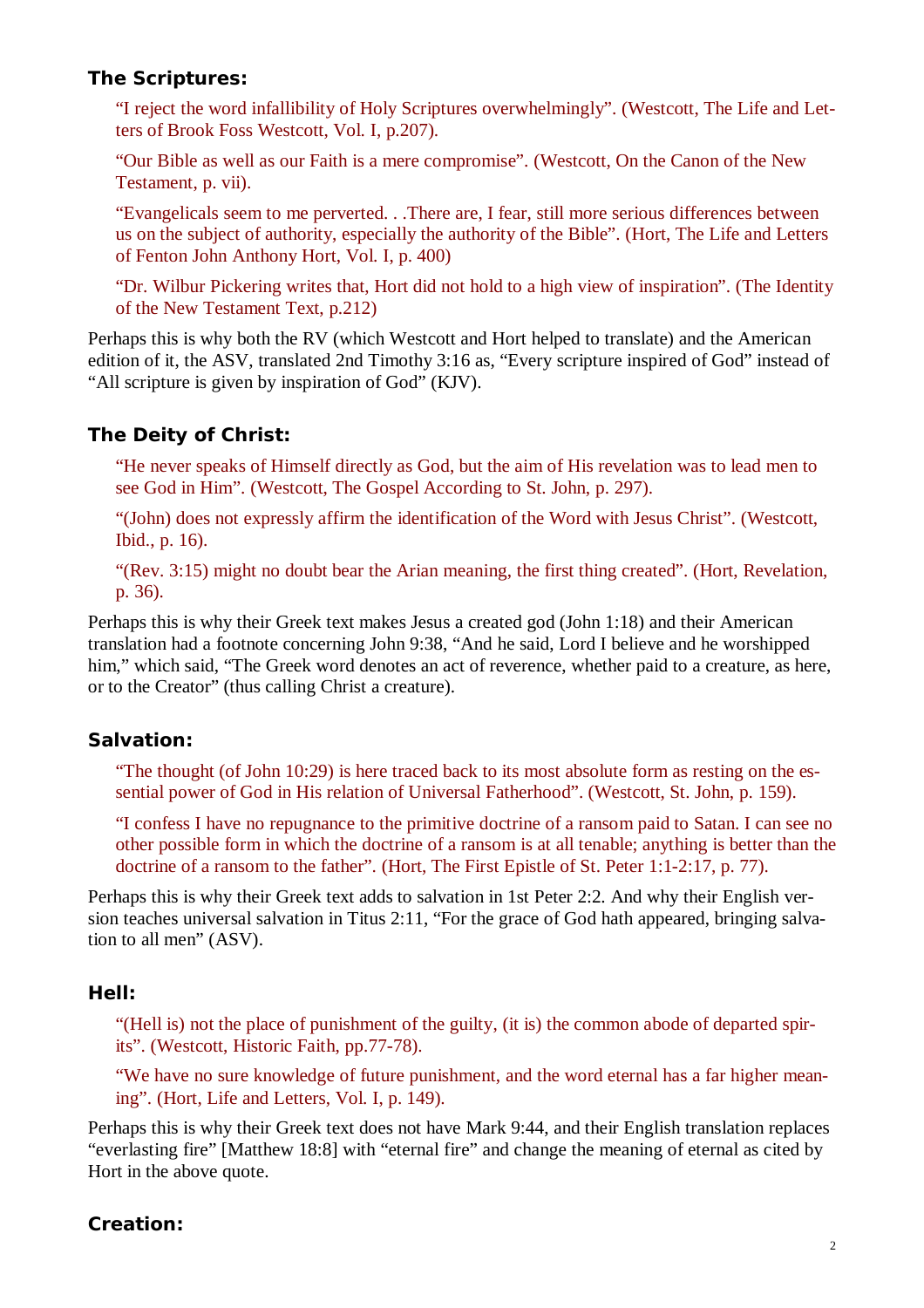"No one now, I suppose, holds that the first three chapters of Genesis, for example, give a literal history. I could never understand how anyone reading them with open eyes could think they did". (Westcott, cited from Which Bible?, p. 191).

"But the book which has most engaged me is Darwin. Whatever may be thought of it, it is a book that one is proud to be contemporary with..... My feeling is strong that the theory is unanswerable". (Hort, cited from Which Bible?, p. 189)

### **Romanism:**

"I wish I could see to what forgotten truth Mariolatry (the worship of the Virgin Mary) bears witness". (Westcott, Ibid.)

"The pure Romanish view seems to be nearer, and more likely to lead to the truth than the Evangelical". (Hort, Life and Letters, Vol. I, p. 77)

It is one thing to have doctrinal differences on baby-sprinkling and perhaps a few other interpretations. It is another to be a Darwin-believing theologian who rejects the authority of scriptures, Biblical salvation, the reality of hell, and makes Christ a created being to be worshipped with Mary his mother. Yet, these were the views of both Westcott and Hort. No less significant is the fact that both men were members of spiritist societies (the Hermes Club and the Ghostly Guild).

Westcott and Hort talked to Spirits of the dead.

I call it Satanism.

## **Westcott and Hort**

Brooke Foss Westcott (1825-1903) and Fenton John Anthony Hort (1828-1892) have been highly controversial figures in biblical history.

On one side, their supporters have heralded them as great men of God, having greatly advanced the search for the original Greek text.

On the other side, their opponents have leveled charges of heresy, infidelity, apostasy, and many others, claiming that they are guilty of wreaking great damage on the true text of Scripture.

I have no desire to sling mud nor a desire to hide facts.

I believe it is essential at this time that we examine what we know about these men and their theories concerning the text of the Bible.

I long sought for copies of the books about their lives.

These are The Life and Letters of Brooke Foss Westcott, by his son, Arthur, and The Life and Letters of Fenton John Anthony Hort, written by his son.

After literally months of trying, I was able to acquire copies of them both for study. Most of the material in this section will be directly from these sources so as to prevent it from being secondhand.

We cannot blindly accept the finding of any scholar without investigating what his beliefs are concerning the Bible and its doctrines. Scholarship alone makes for an inadequate and dangerous authority, therefore we are forced to scrutinize these men's lives.

# **A Monumental Switch**

Westcott and Hort were responsible for the greatest feat in textual criticism. They were responsible for replacing the Universal Text of the Authorized Version with the Local Text of Egypt and the Roman Catholic Church. Both Westcott and Hort were known to have resented the pre-eminence given to the Authorized Version and its underlying Greek Text. They had been deceived into believing that the Roman Catholic manuscripts, Vaticanus and Aleph, were better because they were old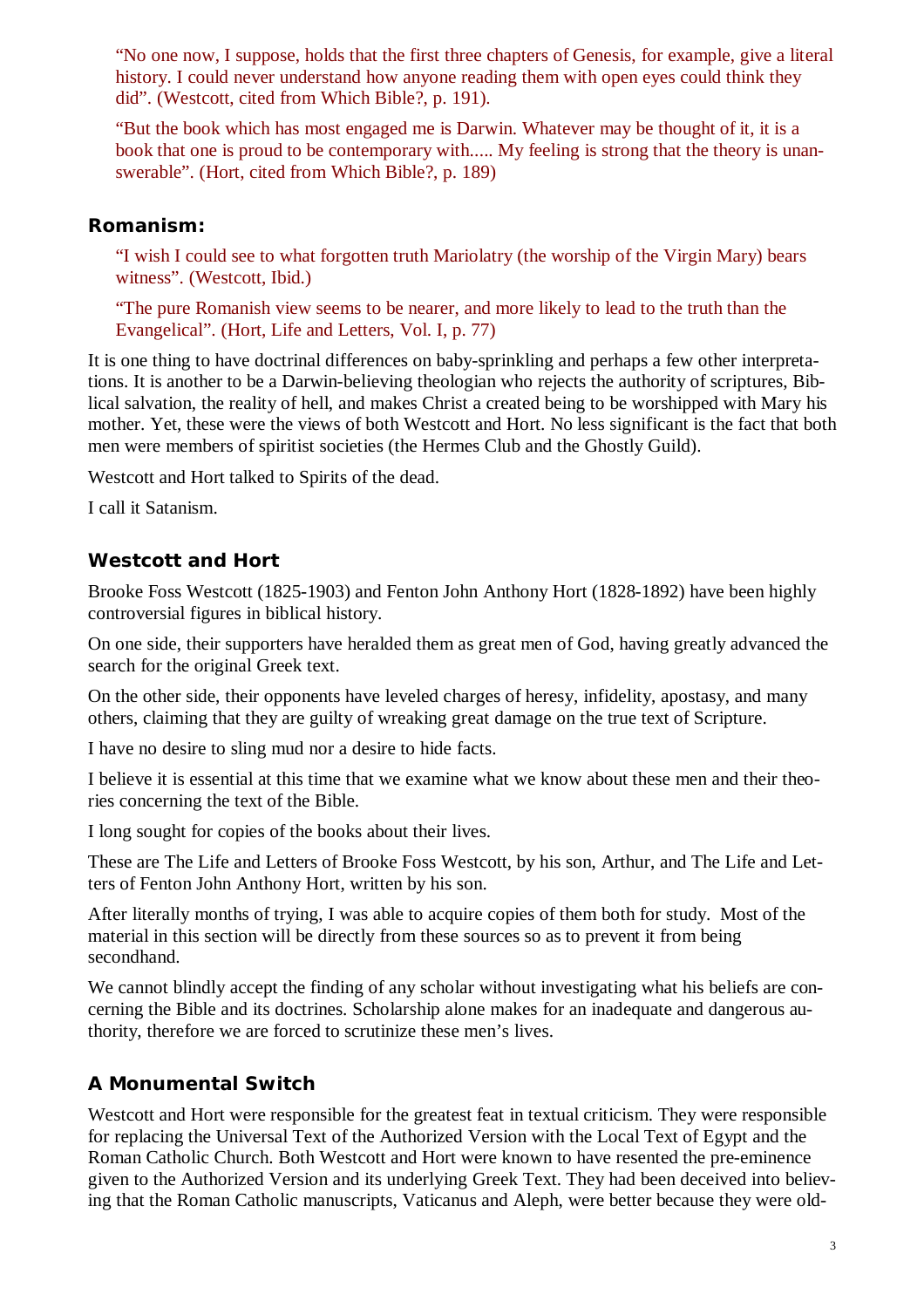er. This they believed, even though Hort admitted that the Antiochian or Universal Text was equal in antiquity.

Hort said:

"The fundamental Text of late extant Greek MSS generally is beyond all question identical with the dominant Antiochian or Graeco-Syrian Text of the second half of the 4th century". (Hort, The Factor of Genealogy, pg 92—as cited by Burgon, Revision Revised, pg 257).

# **Vicious Prejudice**

In spite of the fact that the readings of the Universal Text were found to be as old, or older, Westcott and Hort still sought to dislodge it from its place of high standing in biblical history. Hort occasionally let his emotions show...

Hort said:

"I had no idea till the last few weeks of the importance of texts, having read so little Greek Testament, and dragged on with the villainous Textus Receptus leaning entirely on late MSS.; it is a blessing there are such early ones". (Life, Vol. I, p. 211).

Westcott and Hort built their own Greek text based primarily on a few uncial MSS of the Local Text. It has been stated earlier that these perverted MSS do not even agree among themselves. The ironic thing is that Westcott and Hort knew this when they formed their text!

Burgon exposed Dr. Hort's confession. Even Hort had occasion to notice an instance of the Concordia discourse. Commenting on the four places in Mark's Gospel (14:30, 68, 72, a, b) where the cocks crowing is mentioned said:

"The confusion of attestation introduced by these several cross currents of change is so great that of the seven principal MSS, Aleph, A, B, C, D, L, no two have the same text in all four places". 87

# **A Shocking Revelation**

That these men should lend their influence to a family of MSS which have a history of attacking and diluting the major doctrines of the Bible, should not come as a surprise. Oddly enough, neither man believed that the Bible should be treated any differently than the writings of the lost historians and philosophers!

Hort wrote, quote:

For ourselves, we dare not introduce considerations which could not reasonably be applied to other ancient texts, supposing them to have documentary attestation of equal amount, variety and antiquity. <sup>88</sup>

He also states, Quote:

In the New Testament, as in almost all prose writings which have been much copied, corruptions by interpolation are many times more numerous than corruptions by omission. (Emphasis mine.)  $89$ 

We must consider these things for a moment. How can God use men who do not believe that His Book is any different than Shakespeare, Plato, or Dickens? It is a fundamental belief that the Bible is different from all other writings. Why did these men not believe so?

## **Blatant Disbelief**

Their skepticism does, in fact, go even deeper. They have both become famous for being able to deny scriptural truth and still be upheld by fundamental Christianity as biblical authorities! Both Westcott and Hort failed to accept the basic Bible doctrines which we hold so dear and vital to our fundamental faith.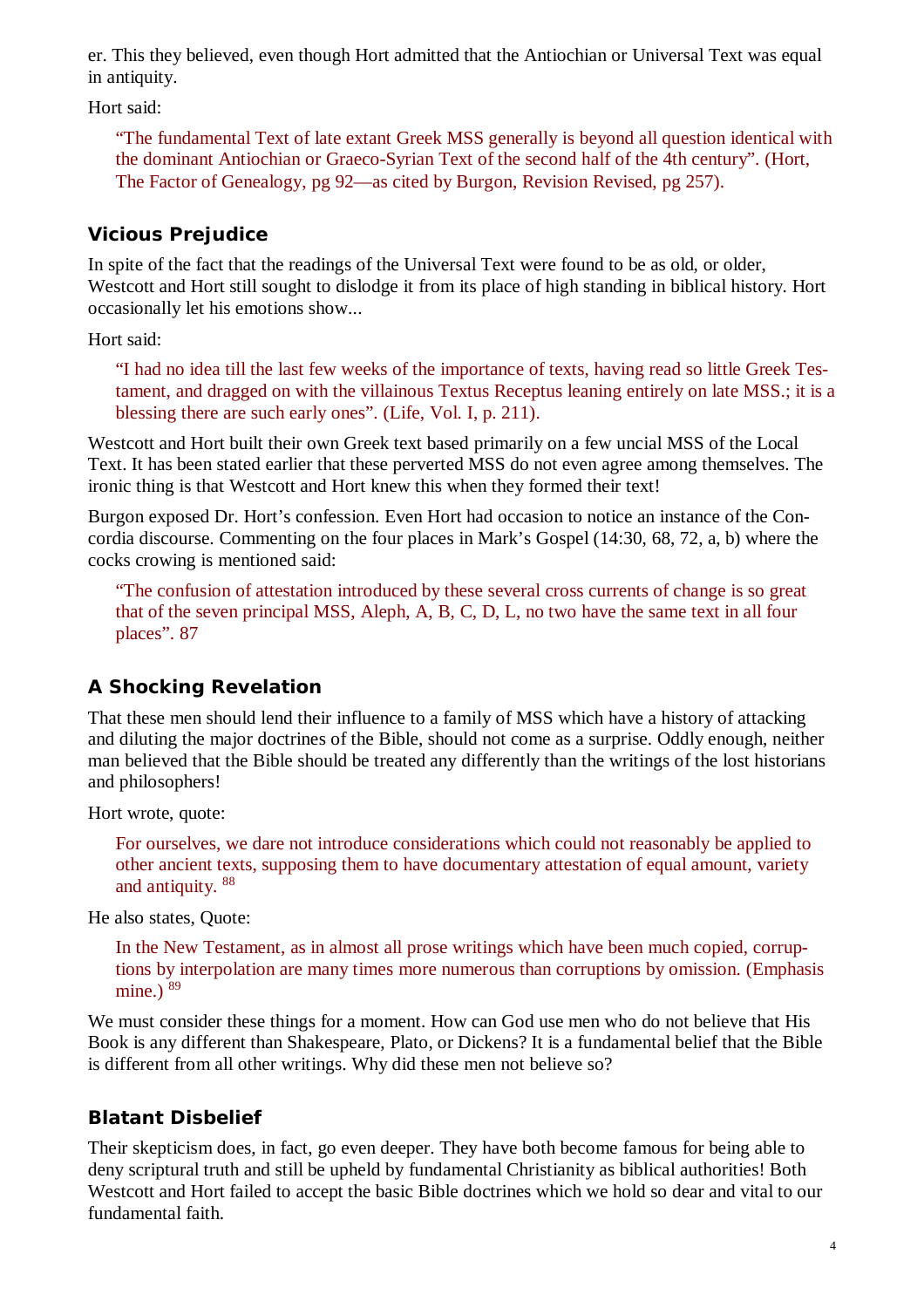#### **Hort denies the reality of Eden:**

I am inclined to think that no such state as Eden (I mean the popular notion) ever existed, and that Adams fall in no degree differed from the fall of each of his descendants, as Coleridge justly argues. <sup>90</sup>

Furthermore, he took sides with the apostate authors of Essays and Reviews.

Hort writes to Rev. Rowland Williams, October 21, 1858,

"Further I agree with them [Authors of Essays and Reviews] in condemning many leading specific doctrines of the popular theology ... Evangelicals seem to me perverted rather than untrue. There are, I fear, still more serious differences between us on the subject of authority, and especially the authority of the Bible". <sup>91</sup>

We must also confront Hort's disbelief that the Bible was infallible:

"If you make a decided conviction of the absolute infallibility of the N.T. practically a sine qua non for co-operation, I fear I could not join you".

He also stated:

"As I was writing the last words a note came from Westcott. He too mentions having had fears, which he now pronounces groundless, on the strength of our last conversation, in which he discovered that I did recognize Providente in biblical writings. Most strongly I recognize it; but I am not prepared to say that it necessarily involves absolute infallibility. So I still await judgment".

And further commented to a colleague:

"But I am not able to go as far as you in asserting the absolute infallibility of a canonical writing".  $92$ 

#### **Strange Bedfellows**

Though unimpressed with the evangelicals of his day, Hort had great admiration for Charles Darwin! To his colleague, B.F. Westcott, he wrote excitedly:

"...Have you read Darwin? How I should like to talk with you about it! In spite of difficulties, I am inclined to think it unanswerable. In any case it is a treat to read such a book".

And to John Ellerton he writes:

"But the book which has most engaged me is Darwin. Whatever may be thought of it, it is a book that one is proud to be contemporary with ... My feeling is strong that the theory is unanswerable. If so, it opens up a new period".  $93$ 

Dr. Hort was also an adherent to the teaching of Samuel Taylor Coleridge. His son writes:

"In undergraduate days, if not before, he came under the spell of Coleridge". <sup>94</sup>

"Coleridge was the college drop-out whose drug addiction is an historical fact. The opium habit, begun earlier to deaden the pain of rheumatism, grew stronger. After vainly trying in Malta and Italy to break away from opium, Coleridge came back to England in 1806". <sup>95</sup>

"One of Coleridge's famous works is Aids to Reflection. Its chief aim is to harmonize formal Christianity with Coleridge's variety of transcendental philosophy. He also did much to introduce Immanual Kant and other German philosophers to English readers". <sup>96</sup>

This man, Coleridge, had a great influence on the two scholars from Cambridge. Forsaking Colossians 2:8, Hort was also a lover of Greek philosophy. In writing to Mr. A. MacMillian, he stated:

"You seem to make (Greek) philosophy worthless for those who have received the Christian revelation. To me, though in a hazy way, it seems full of precious truth of which I find nothing, and should be very much astonished and perplexed to find anything in revelation". <sup>97</sup>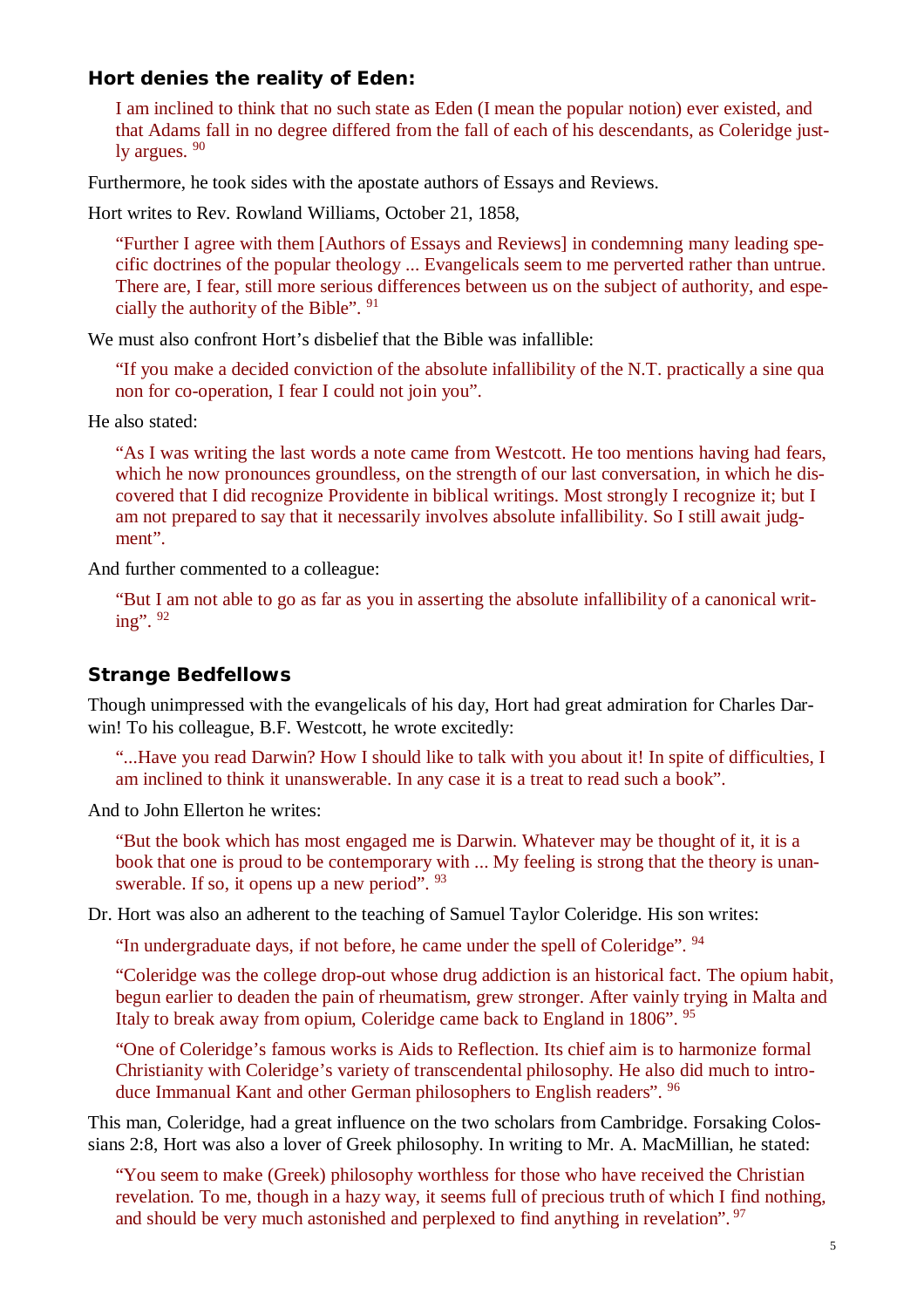## **Lost in the Forest**

In some cases Hort seemed to wander in the woods. In others he can only be described as utterly lost in the forest. Take, for example, his views on fundamental Bible truths...

# **Hort's Devil**

Concerning existence of a personal devil he wrote:

"The discussion which immediately precedes these four lines naturally leads to another enigma most intimately connected with that of everlasting penalties, namely that of the personality of the devil. It was Coleridge who some three years ago first raised any doubts in my mind on the subject - doubts which have never yet been at all set at rest, one way or the other. You yourself are very cautious in your language".

"Now if there be a devil, he cannot merely bear a corrupted and marred image of God; he must be wholly evil, his name evil, his every energy and act evil. Would it not be a violation of the divine attributes for the Word to be actively the support of such a nature as that?" <sup>98</sup>

## **Hort's Hell**

Hort also shrunk from the belief in a literal, eternal hell.

"I think Maurice's letter to me sufficiently showed that we have no sure knowledge respecting the duration of future punishment, and that the word eternal has a far higher meaning than the merely material one of excessively long duration; extinction always grates against my mind as something impossible. <sup>99</sup>

Certainly in my case it proceeds from no personal dread; when I have been living most godlessly, I have never been able to frighten myself with visions of a distant future, even while I held the doctrine. <sup>100</sup>

# **Hort's Purgatory**

Although the idea of a literal devil and a literal hell found no place in Hort's educated mind, he was a very real believer in the factious Roman Catholic doctrine of purgatory.

To Rev. John Ellerton he wrote in 1854:

I agree with you in thinking it a pity that Maurice verbally repudiates purgatory, but I fully and unwaveringly agree with him in the three cardinal points of the controversy: (1) that eternity is independent of duration; (2) that the power of repentance is not limited to this life; (3) that it is not revealed whether or not all will ultimately repent. The modern denial of the second has, I suppose, had more to do with the despiritualizing of theology then almost anything that could be named. <sup>101</sup>

Also while advising a young student he wrote:

The idea of purgation, of cleansing as by fire, seems to me inseparable from what the Bible teaches us of the Divine chastisements; and, though little is directly said respecting the future state, it seems to me incredible that the Divine chastisements should in this respect change their character when this visible life is ended. I do not hold it contradictory to the Article to think that the condemned doctrine has not been wholly injurious, inasmuch as it has kept alive some sort of belief in a great and important truth. <sup>102</sup>

Thus we see that Dr. Hort's opinions were certainly not inhibited by orthodoxy. Yet his wayward ways do not end here. For, as his own writings display, Dr. Hort fell short in several other fundamental areas.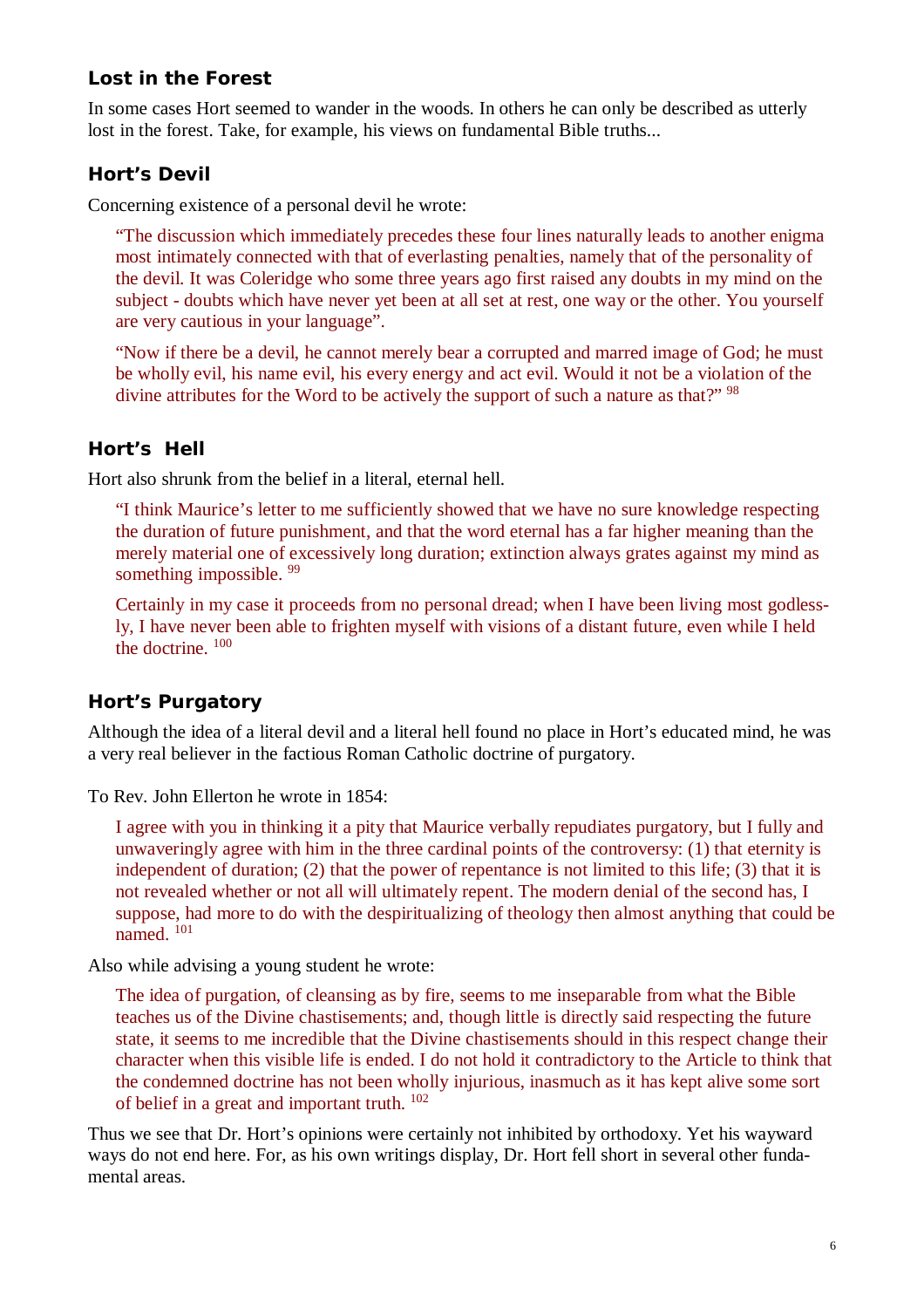## **Hort's Atonement**

There was also his rejection of Christ's atoning death for the sins of all mankind.

"The fact is, I do not see how Gods justice can be satisfied without every man's suffering in his own person the full penalty for his sins". <sup>103</sup>

In fact, Hort considered the teachings of Christs atonement as heresy!

"Certainly nothing can be more unscriptural than the modern limiting of Christs bearing our sins and sufferings to His death; but indeed that is only one aspect of an almost universal heresy". <sup>104</sup>

The fact is, that Hort believed Satan more worthy of accepting Christs payment for sins than God.

"I confess I have no repugnance to the primitive doctrine of a ransom paid to Satan, though neither am I prepared to give full assent to it. But I can see no other possible form in which the doctrine of a ransom is at all tenable; anything is better than the notion of a ransom paid to the Father". <sup>105</sup>

## **Hort's Baptism**

Dr. Hort also believed that the Roman Catholic teaching of baptismal regeneration was more correct than the evangelical teaching.

...at the same time in language stating that we maintain Baptismal Regeneration as the most important of doctrines ... the pure Romish view seems to me nearer, and more likely to lead to, the truth than the Evangelical. <sup>106</sup>

He also states that, Baptism assures us that we are children of God, members of Christ and His body, and heirs of the heavenly kingdom. 107

In fact, Hort's heretical view of baptism probably cost his own son his eternal soul, as we find Hort assuring his eldest son, Arthur, that his infant baptism was his salvation:

You were not only born into the world of men. You were also born of Christian parents in a Christian land. While yet an infant you were claimed for God by being made in Baptism an unconscious member of His Church, the great Divine Society which has lived on unceasingly from the Apostles time till now. You have been surrounded by Christian influences; taught to lift up your eyes to the Father in heaven as your own Father; to feel yourself in a wonderful sense a member or part of Christ, united to Him by strange invisible bonds; to know that you have as your birthright a share in the kingdom of heaven. <sup>108</sup>

#### **Hort's Twisted Belief**

Along with Hort's unregenerated misconceptions of basic Bible truths, there were his quirkish and sometimes quackish personal beliefs. One such example is his hatred for democracy, as he asserts in a letter to Rev. Westcott dated April 28, 1865:

"...I dare not prophesy about America, but I cannot say that I see much as yet to soften my deep hatred of democracy in all its forms".  $^{109}$ 

It is not an amazing thing that any one man could hold to so many unscriptural and ungodly beliefs. It is amazing that such a man could be exalted by Bible believing preachers and professors to a point of authority higher than the King James Bible!

Dr. Hort was a truly great Greek scholar, yet a great intellect does not make one an authority over the Bible when they themselves do not even claim to believe it! Albert Einstein was a man of great intellect, but he rejected Scripture, and so where he speaks on the subject of Scripture he is not to be accepted as authoritative. Possessing a great mind or great ability does not guarantee being a great spiritual leader. Dr. Hort was a scholar, but his scholarship alone is no reason to accept his theories concerning Bible truth.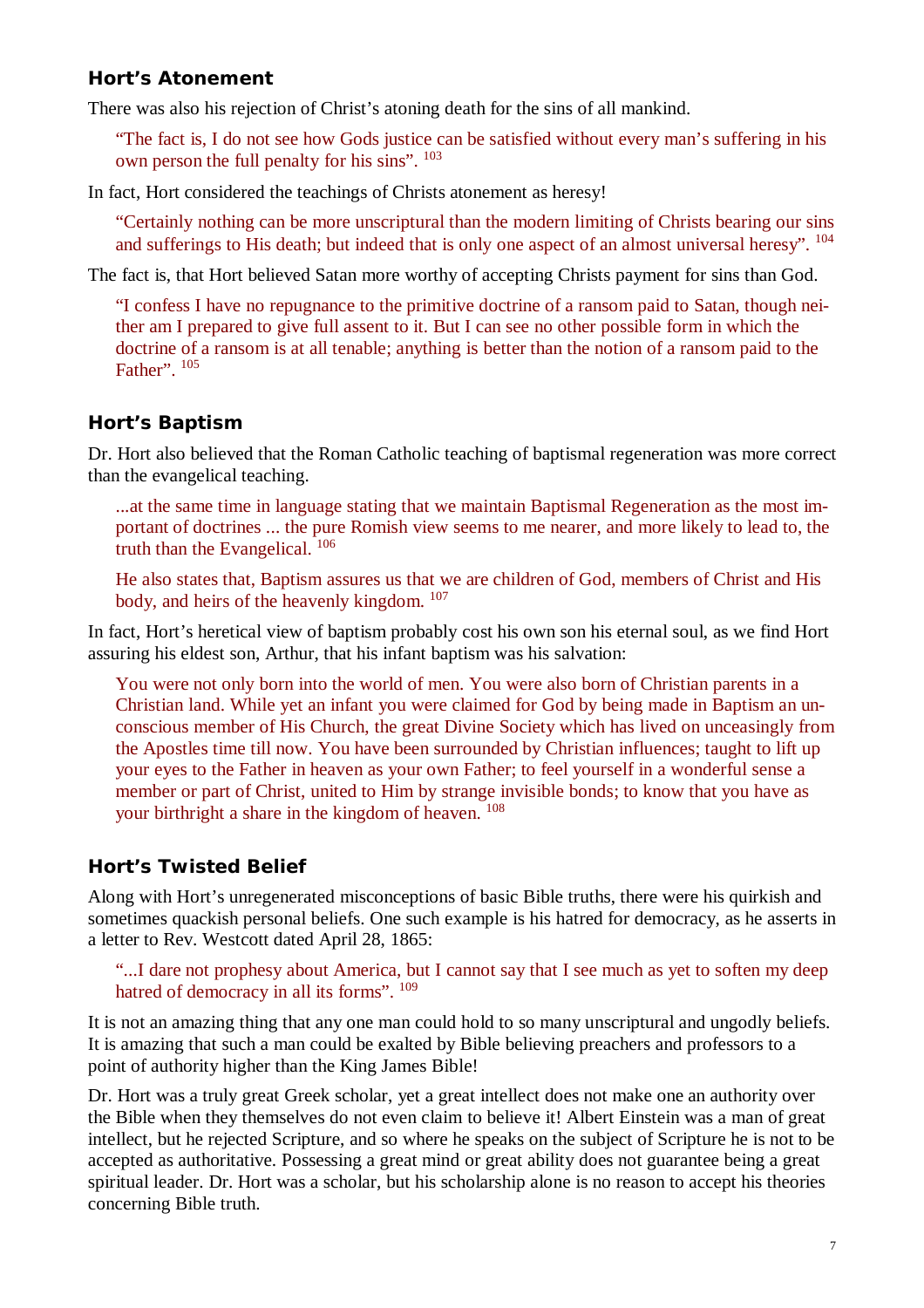If fundamental pastors of today enlisted the services of an evangelist and found that this evangelist had beliefs paralleling those of Fenton John Anthony Hort, I believe that the pastor would cancel the meeting. Strangely through, when a pastor discovers such to be true about Dr. Hort, he excuses him as a great Greek scholar and presents his Authorized Version to him to be maliciously dissected and then discarded as Dr. Hort sets himself down in the seat of authority which the Bible once held. Here again I must assert that most often this is done with childlike faith on the part of the pastor, due to the education he received while in seminary. The seminary is not really guilty either, for they have simply and unsuspectingly accepted the authority of two men raised under the influence of a campaign by the Jesuits to re-Romanize England. Wilkenson reports that Hort had been influenced by these Roman Catholic forces: Dr. Hort tell us that the writings of Simon had a large share in the movement to discredit the Textus Receptus class of MSS and Bibles. <sup>119</sup>

#### **Problems with Westcott**

Unfortunately for the new Bible supporters, Dr. Westcott's credentials are even more anti-biblical. Westcott did not believe that Genesis 1-3 should be taken literally. He also thought that Moses and David were poetic characters whom Jesus Christ referred to by name only because the common people accepted them as authentic.

Westcott states:

"No one now, I suppose, holds that the first three chapters of Genesis, for example, give a literal history - I could never understand how anyone reading them with open eyes could think they did - yet they disclose to us a Gospel. So it is probably elsewhere. Are we not going through a trial in regard to the use of popular language on literary subjects like that through which we went, not without sad losses in regard to the use of popular language on physical subjects? If you feel now that it was, to speak humanly, necessary that the Lord should speak of the sun rising, it was no less necessary that he would use the names Moses and David as His contemporaries used them... There was no critical question at issue. (Poetry is, I think, a thousand times more true than History; this is a private parenthesis for myself alone.)  $120$ 

He also said David is not a chronological but a spiritual person. <sup>121</sup>

That the first three chapter of Genesis are all allegory has been believed by liberals and modernists for years. Do today's fundamentalists realize that those modernists beliefs were nurtures in the heart of this Bible critic?

Westcott was also a doubter of the Biblical account of miracles:

I never read an account of a miracle but I seem instinctively to feel its improbability, and discover somewhat of evidence in the account of it. <sup>122</sup>

If a great fundamental preacher of our day were to make this statement, he would be called apostate, but what then of Westcott?

Westcott believed that the second coming of Jesus Christ was not a physical coming but a spiritual coming:

"As far as I can remember, I said very shortly what I hold to be the Lord's coming in my little book on the Historic Faith. I hold very strongly that the Fall of Jerusalem was the coming which first fulfilled the Lords words; and, as there have been other comings, I cannot doubt that He is coming' to us now.  $^{123}$ 

#### **Westcott's Heaven**

Wait! This fundamental doctrine is not the last one to be denied by Bishop Westcott, for he believed Heaven to be a state and not a literal place. Note the following quotations from Bishop Westcott:

No doubt the language of the Rubric is unguarded, but it saves us from the error of connecting the Presence of Christ's glorified humanity with place; heaven is a state and not a place.<sup>124</sup>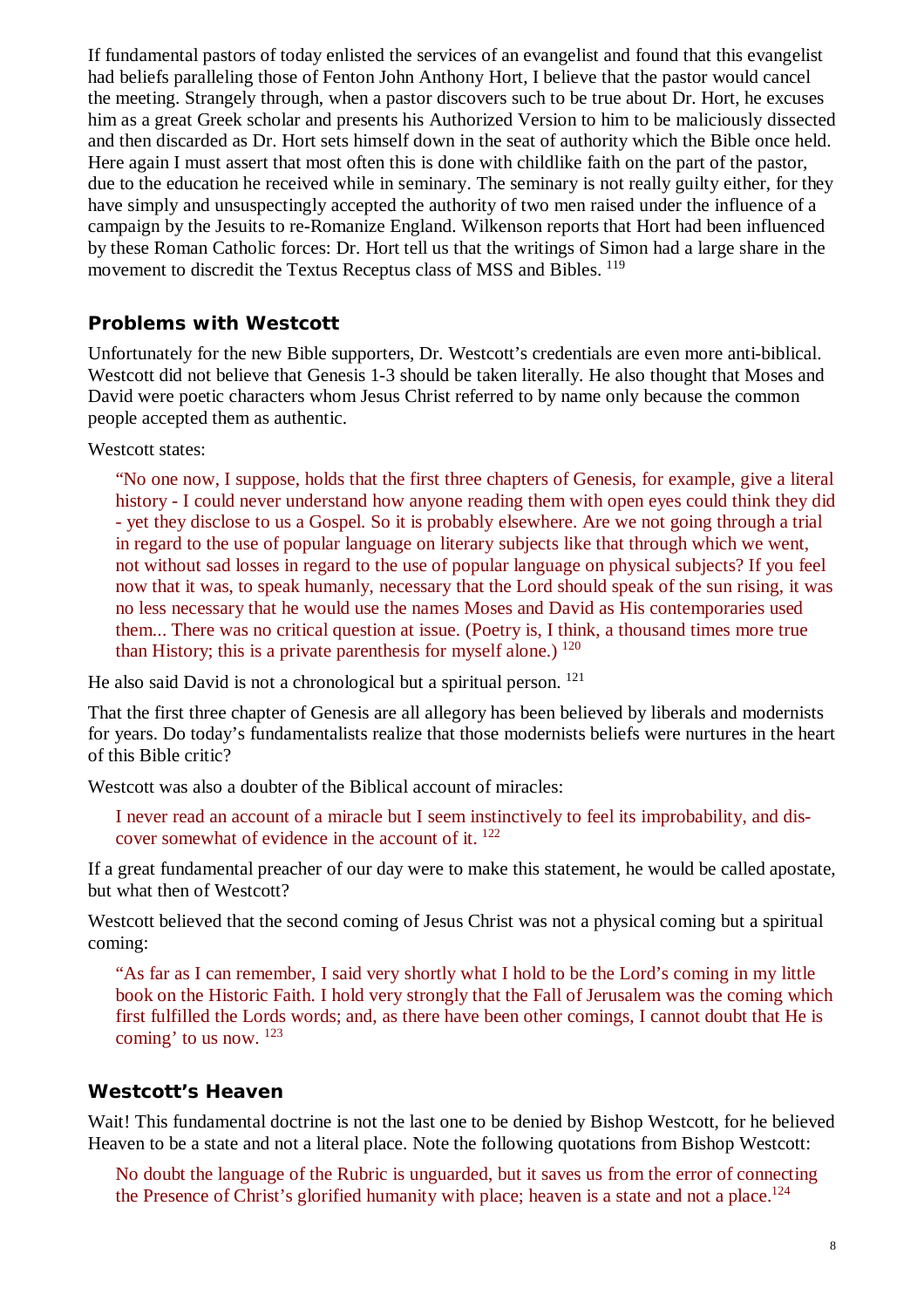Yet the unseen is the largest part of life. Heaven lies about us now in infancy alone; and by swift, silent pauses for thought, for recollection, for aspiration, we cannot only keep fresh the influence of that diviner atmosphere, but breathe it more habitually. <sup>125</sup>

We may reasonably hope, by patient, resolute, faithful, united endeavor to find heaven about us here, the glory of our earthly life. <sup>126</sup>

#### **Westcott's Newmanism**

Dr. Westcott was also deeply devoted to John Newman, the Roman Catholic defector who took 150 Church of England clergymen with him when he made the change. Those of his disciples who did not make the physical change to Rome, made the spiritual change to Romanism, though many, like Westcott, never admitted it.

These are the convictions of a man greatly responsible for the destruction of Christian faith in the Greek Text of the Authorized Version. Place Mr. Westcott next to any present fundamental preacher or educator, and he would be judged a modernist, liberal and heretic. In spite of his outstanding ability in Greek, a man of his convictions would not be welcome on the campus of any truly Christian college in America. This is not an overstatement, nor is it malicious. The Christian colleges of today hold very high standards and simply would not settle for a man of such apostate conviction, no matter how great his ability to teach a given subject.

END

#### **Footnotes:**

87 Fuller, David, *True or False*, (Grand Rapids International Publications, Grand Rapids, 1973), p. 261.

88 Hills, Edward, *Believing Bible Study*, (The Christian Research Press, Des Moines, 1967), p. 122.

89 Fuller, David, *True or False*, (Grand Rapids International Publications, Grand Rapids, 1973), p. 240.

90 Hort, Arthur Fenton, *Life and Letters of Fenton John Anthony Hort*, (New York, 1896), Volume I, p. 78.

91 Ibid., p. 400.

92 Ibid., pp. 420-422.

93 Ibid., pp. 414-416.

94 Ibid., p. 42.

95 *New Standard Encyclopedia*, (Standard Educational Corporation, 1977), p. 450.

96 Ibid., pp. c450-451.

97 Hort, Arthur Fenton, *Life and Letters of Fenton John Anthony Hort*, (New York, 1896), Volume I, p. 449.

98 Ibid., p. 121.

99 Ibid., p. 149.

100 Ibid., p. 122.

101 Ibid., p. 275.

102 Ibid., Volume II, pp. 336,337.

103 Ibid., Volume I, p. 120.

104 Ibid., p. 430.

105 Ibid., p. 428.

106 Ibid., p. 76.

107 Ibid., Volume II, p. 81.

108 Ibid., p. 273.

109 Ibid., p. 34.

110 Ibid., Volume I, pp. 458,459.

111 Ibid., p. 458.